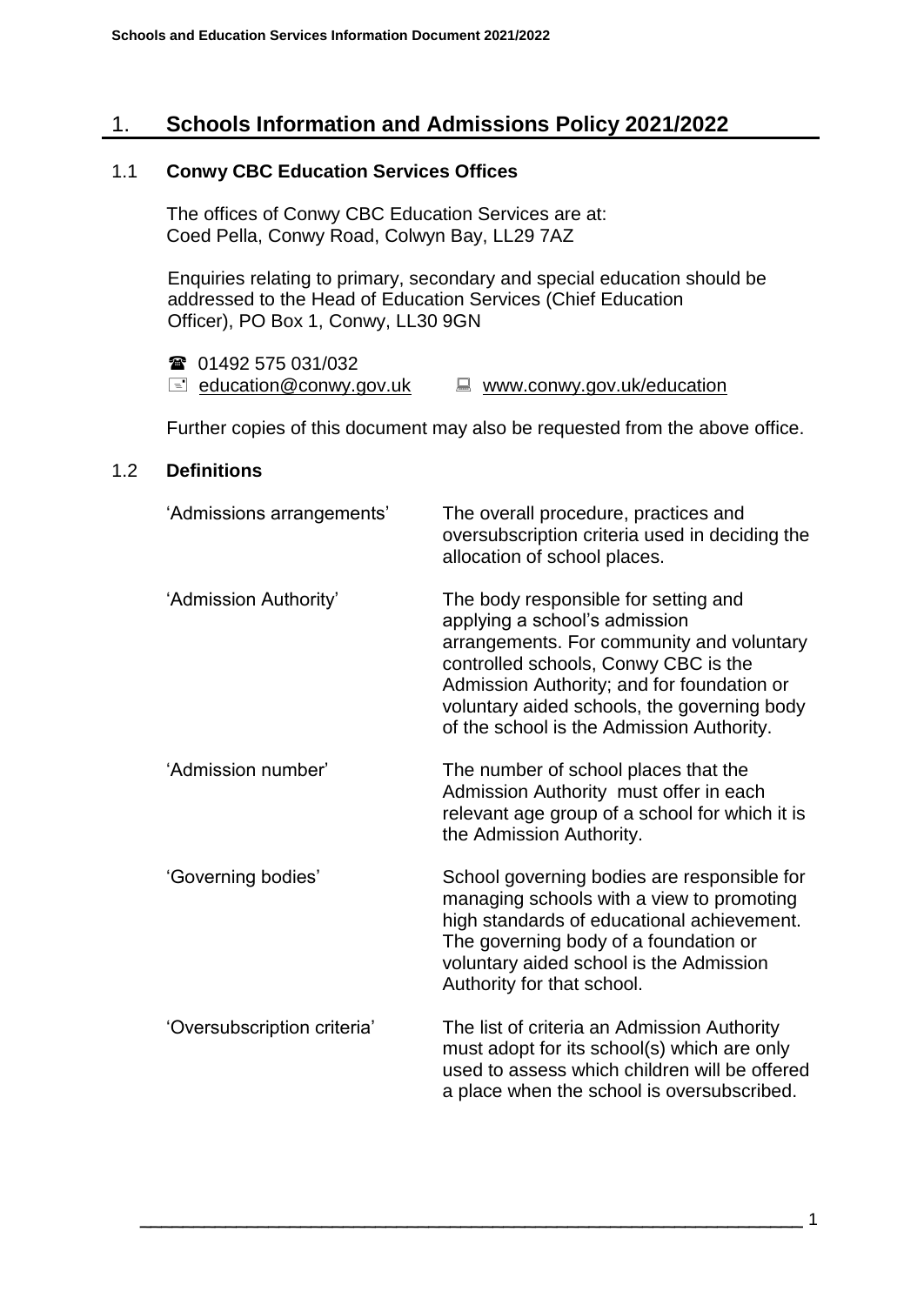## 1.3 **Types of Schools**

Under Schedule 2 of the School Standards and Framework Act 1998, schools were allocated new categories [Community, Voluntary or Foundation] from September 1999.

The majority of the schools in Conwy are maintained by Conwy County Borough Council. Some of the Primary/Infants schools are Church Aided and, as such, have ties with denominational bodies. All the secondary schools are fully comprehensive and cater for pupils/students of 11-18 years of age. Conwy County Borough Council provides designated Welsh Medium Schools where Welsh is the main medium of education. Additionally there are several schools where Welsh is the main medium of communication and instruction. Welsh medium education is accessible to all children.

### 1.3.1 **Community Schools**

Admission to these schools is the responsibility of Conwy County Borough Council ('Admissions Authority'). Children are admitted in accordance with Conwy CBC Education Services Admissions Policy.

### 1.3.2 **Voluntary Controlled Schools**

#### **Church in Wales Schools**

| Ysgol Betws yn Rhos          | <b>Ysgol Porth y Felin</b> |
|------------------------------|----------------------------|
| Ysgol Eglwysbach             | <b>Ysgol Llangelynnin</b>  |
| <b>Ysgol Llanddoged</b>      | <b>Ysgol Llanddulas</b>    |
| Ysgol Babanod Llanfairfechan | <b>Ysgol Pencae</b>        |
| <b>Ysgol St George</b>       | Ysgol Ysbyty Ifan          |

Admission to these schools is the responsibility of Conwy County Borough Council ('Admissions Authority'). The admission policies of these schools are the same as Conwy County Borough Council Community schools.

### 1.3.3 **Voluntary Aided Schools**

Voluntary Aided Schools are maintained jointly by Conwy County Borough Council and either the Church in Wales or the Roman Catholic Church.

#### (a) **Church in Wales Schools** Ysgol Bodafon, Ysgol San Sior, Ysgol Y Plas

The Governing Body of the respective school is the Admissions Authority for these schools. Further information on the admission of any pupil is available from the Headteacher of the relevant school

Appeals concerning admission should be made in writing to: The Chair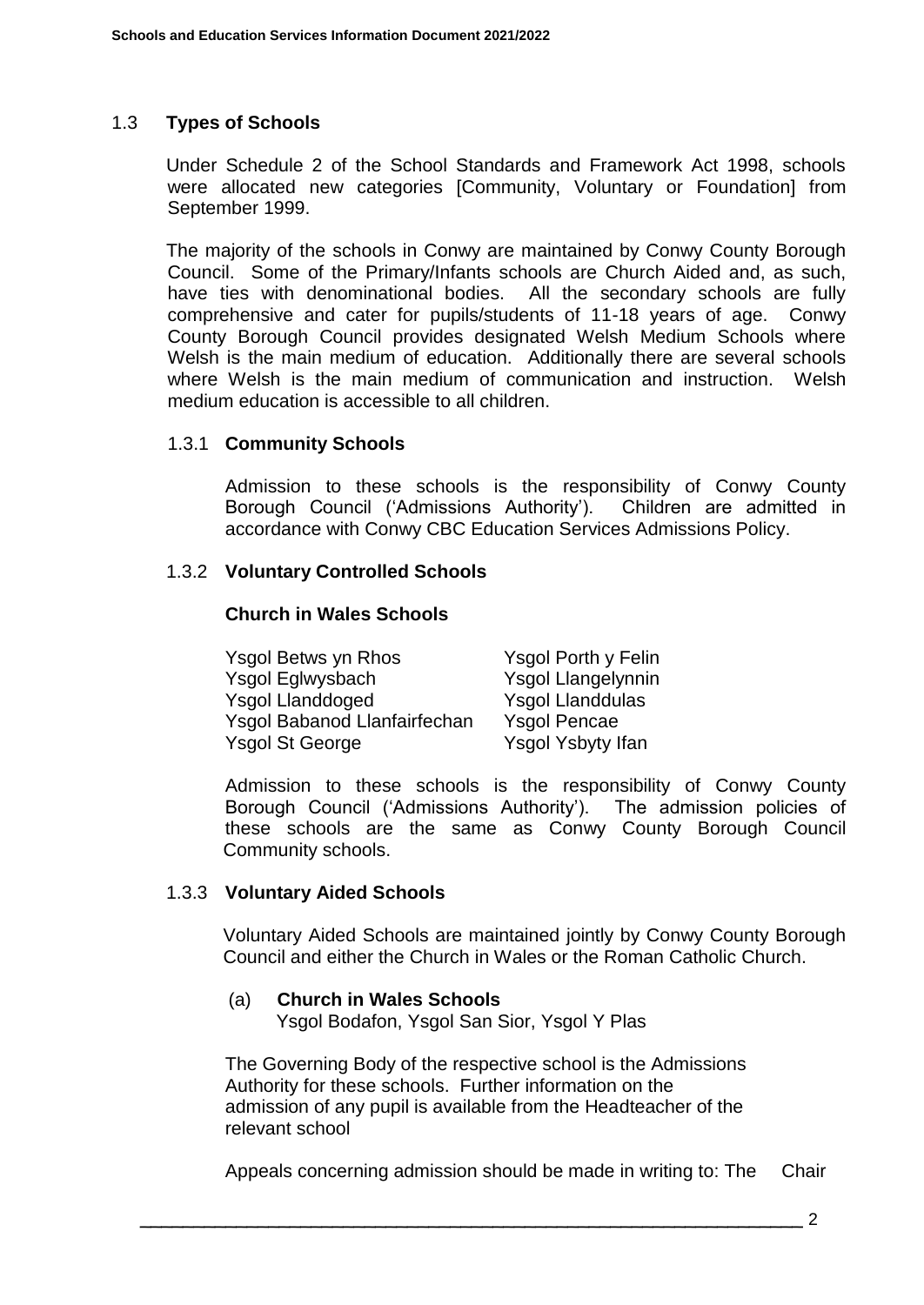of Governors at the relevant school

### (b) **Catholic Schools**

Ysgol Blessed William Davies, Ysgol St Joseph's

The Governing Body of the respective school is the Admissions Authority for these schools. The main criteria for admissions are membership and commitment to the Catholic faith, although other pupils, who are not Catholic and who seek a faith based education, may be admitted. These pupils are admitted in accordance with a diocesan policy which considers the wishes of parents for a denominational educational environment for their children, the needs of sick or children with physical or learning difficulties and the needs of children who belong to a minority [e.g. ethnic] group.

Further information on the admission of any pupil is available from the Headteacher of the relevant school.

Appeals concerning admission should be made in writing to: The Chair of Governors at the relevant school.

### 1.3.4 **Foundation Schools**

Ysgol Pen y Bryn, Ysgol Eirias, Ysgol Bryn Elian and Ysgol Emrys ap Iwan

The Governing Body of the respective school is the Admissions Authority for these schools. Children are admitted in accordance with each school's policy. Further information for the admission of any pupil is available from the Headteacher of the relevant school.

Appeals against admission refusals are considered by an Independent Appeal Panel under arrangements made by the Governing Body of each school in accordance with Sections 94 and 95 of the 1998 Act and Schedules 24 and 25.

### 1.3.5 **Special Schools**

Conwy County Borough Council maintains one special school, Ysgol y Gogarth, Llandudno, which caters for pupils with complex needs that cannot be met in resourced mainstream schools. Placement is usually determined by the results of a statutory assessment and a subsequent statement of special educational needs (SEN) according to the requirements of the SEN Code of Practice (2002). Assessment placements can be made if appropriate.

In exceptional circumstances, if needs cannot be met within the County Borough, placement in an out of county school may be considered, usually following discussion of joint funding with Children's Services and the Health Board. (Strategic Multi-Agency Panel (SMAP)). Decisions regarding placement at Ysgol y Gogarth and referral to SMAP are made by the multi-agency Additional Learning Needs (ALN) County Moderation Panel.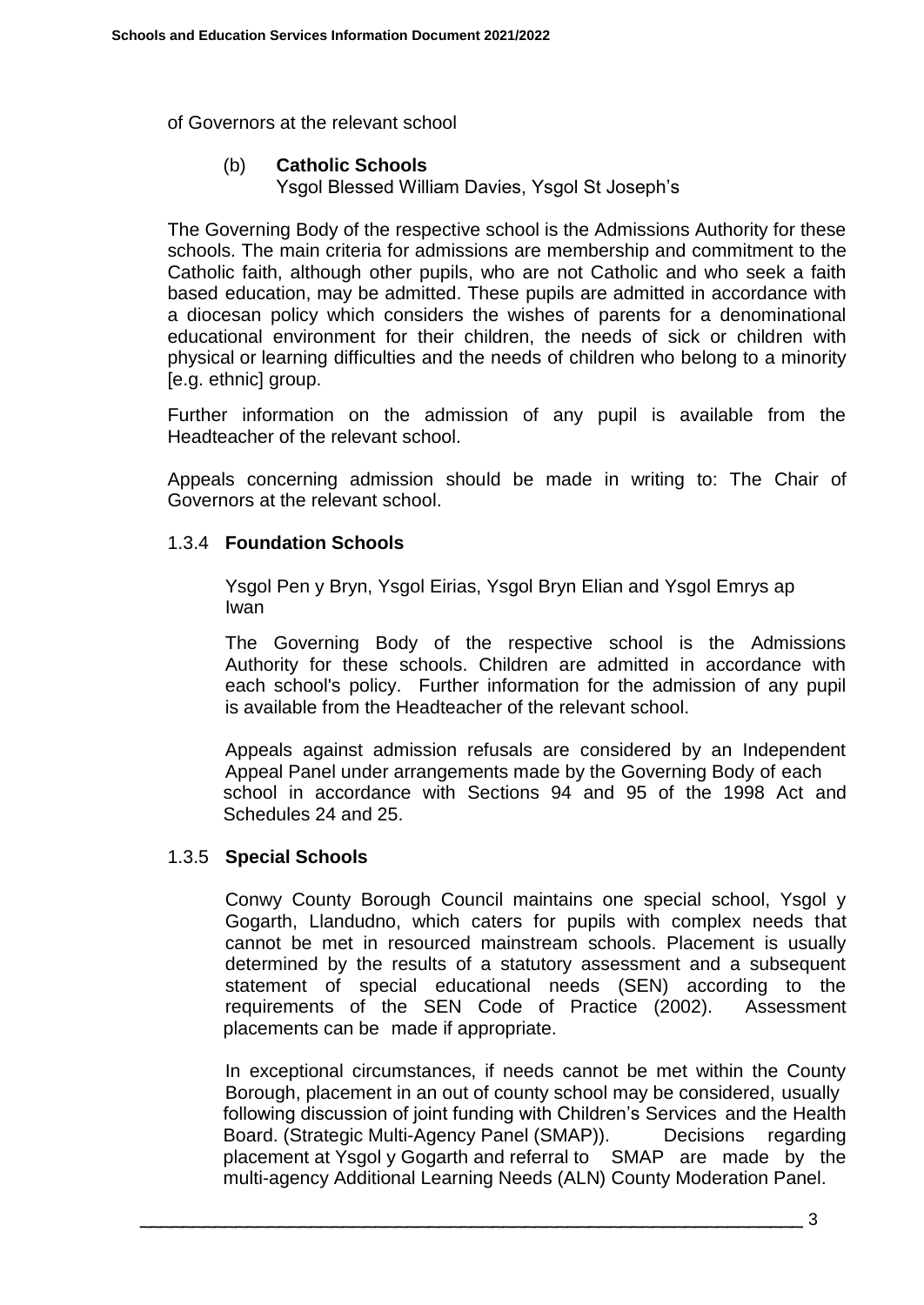### 1.4 **Additional Learning Needs (ALN)**

#### 1.4.1 **Children with a statement of SEN**

Admissions procedures do not generally apply to children with statements of SEN as a maintained school named in a statement must admit a child even if by so doing the admission number would be exceeded.

#### 1.4.2 **Children with ALN without statements**

Admission Authorities must not refuse to admit a child because they consider themselves unable to cater for their ALN. They must not refuse to admit a child on the grounds that he or she does not have a statement of SEN or is currently being assessed.

#### 1.4.3 **Children with disabilities**

Under the Disability Discrimination Act 1995 and the Equality Act 2010, Admission Authorities have a duty not to discriminate against disabled children and prospective pupils in their access to education. This duty is anticipatory and schools must make all reasonable adjustments for pupils with a disability including promoting accessibility to the building and curriculum.

### 1.4.4 **Children with challenging behaviour**

Admission Authorities should not refuse to admit a child on the basis of their behaviour elsewhere, except where a child has been twice excluded.

### 1.4.5 **Children twice excluded**

Admission Authorities do not have to comply with parental preference if the child has been permanently excluded from two or more schools and the latest exclusion took place within the previous two years (this does not apply to a pupil who has a statement of special educational needs, Looked After' or previously 'Looked After').

### 1.4.6 **Hard to place children**

The Admissions Authority will ensure that these children are admitted to a suitable school as quickly as possible. This could potentially include schools that are already full. The Authority's protocol regarding children who arrive outside the normal admissions round applies in these circumstances.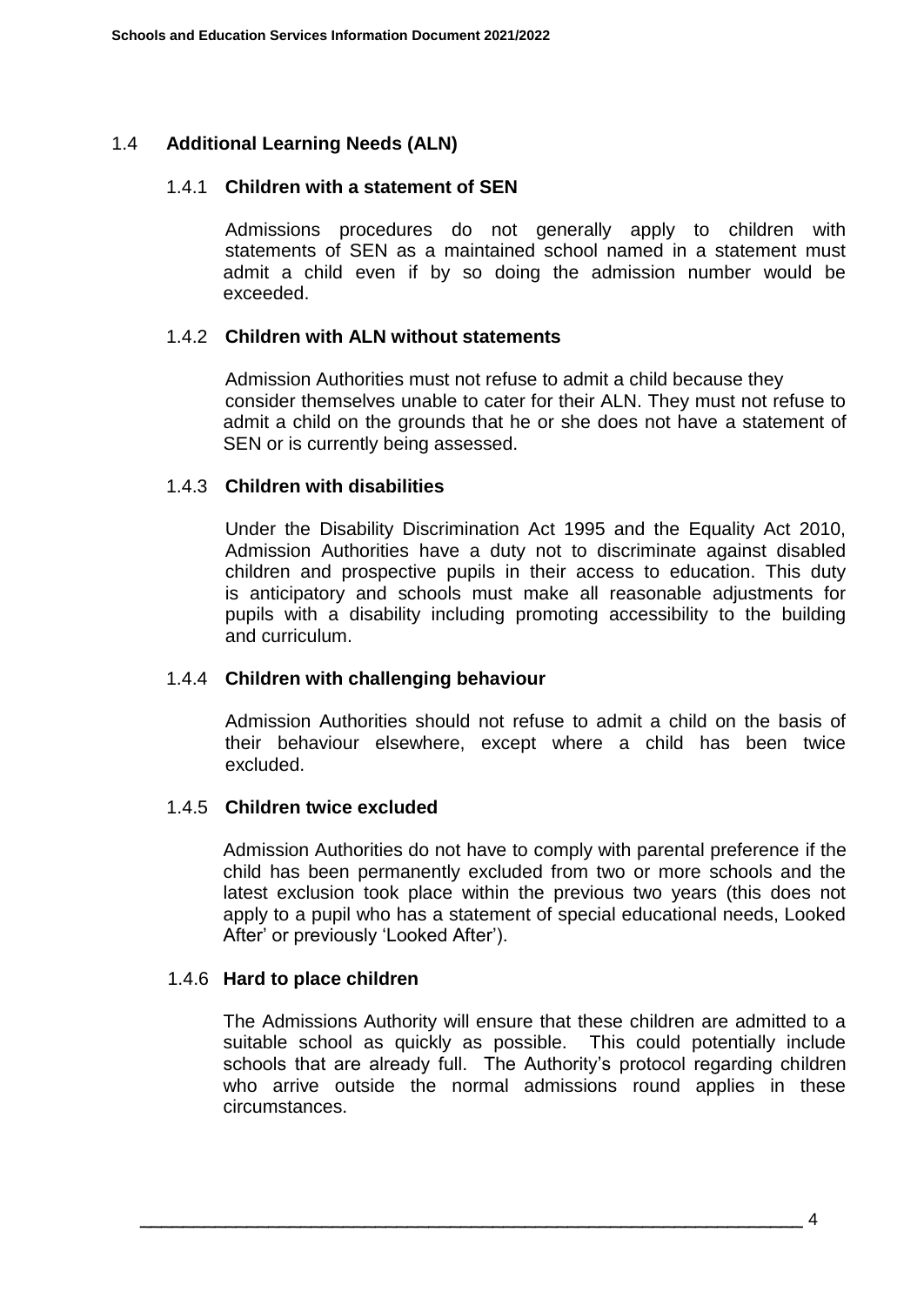### 1.5 **Policy and procedure for admissions to schools where Conwy County Borough Council is the admissions authority**

#### 1.5.1 **Responsibility for admission**

- (a) Conwy County Borough Council as the Admissions Authority is responsible for determining the arrangements for admission to all Community Primary, Secondary and Special Schools and Voluntary Controlled Schools. Conwy County Borough Council will consult school Governing Bodies annually in relation to admissions.
- (b) The Governing Bodies of Foundation and Voluntary Aided Schools are responsible for determining the arrangements for admissions to all such schools. Conwy County Borough Council will consult and co-operate with the Governing Bodies and the Diocesan Education Authorities on school admissions.
- (c) Co-ordinated arrangements for admissions will be considered by the Local Admissions Forum – whose consultation arrangements include all Admission Authorities within the County Borough.

### 1.5.2 **Fundamentals of policy**

- (a) In this document the term 'parent(s)' refers to corporate parent(s), parent(s), guardian(s) and carer(s).
- (b) The Authority will comply with statutory requirements and will give full recognition to the expression of parental preference within the context of its duty to ensure the provision of efficient education and the efficient use of education resources. The Authority will not expand the admission number to meet demand which does not comply with the admissions criteria [please see 1.7 below]. In the event of a significant expansion of a school being deemed necessary, the appropriate proposals will be published and the statutory procedure followed.
- (c) The Authority will admit pupils of the relevant age group [that is, an age group in which pupils are normally admitted to a school and where the child is the same age as the age range of the year group] up to the admission number of every school other than in certain cases, see 1.7 below
- (d) The School Standard and Framework Act 1998 contains special provisions concerning the admission of children to infant and primary classes. These provisions place a duty upon Admissions Authorities to limit the size of classes at Infants and Primary schools to 30. Limitations are placed on the powers of Independent Appeal Panels to allow appeals against refusals to admit a child to a school for class size reasons.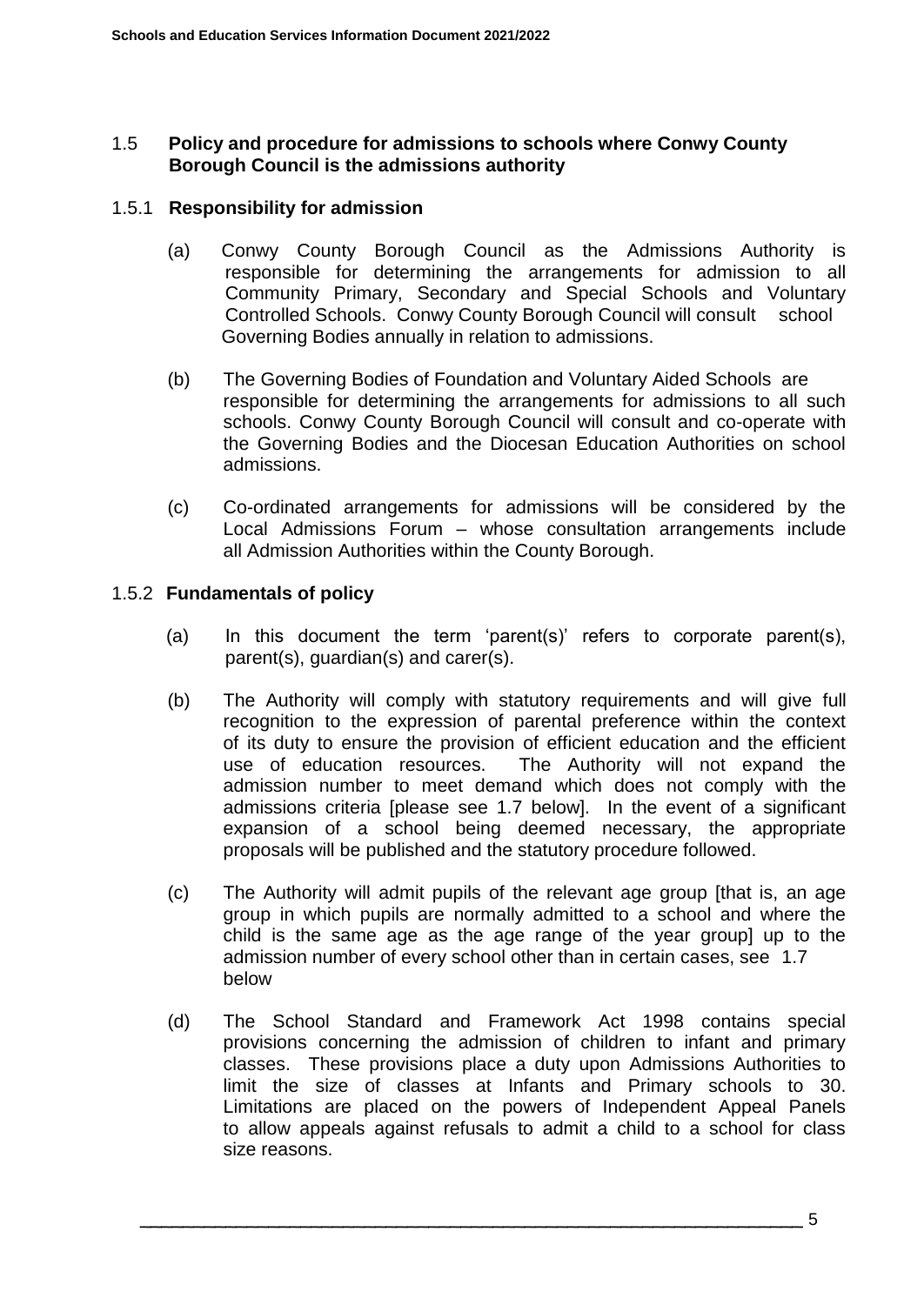- (e) The admission number for each school will be established in accordance with appropriate statutory requirements.
- (f) The Authority will operate a 'catchment' area policy where provision with regard to accommodation, staffing, other resources and school transport, will be focused on the area where a pupil resides. Each school has a defined 'catchment' area and official maps showing the boundaries can be seen at Conwy CBC Education Services' offices or in individual schools. If more pupils apply to a school than there are places available, priority will be given to pupils who reside within the 'catchment' area as detailed in the oversubscription criteria.

Places cannot always be guaranteed to pupils living in the catchment if the number of applications exceeds the places available.

### 1.6 **Admissions Procedure**

### 1.6.1 **Early/Nursery Education (Foundation Phase)**

#### **NB: Admission to an Early Education (pre-school) setting which may be based on a school site does not guarantee subsequent admission to the nursery class at that particular school as this is a separate admission round.**

The statutory Foundation Phase 'Framework for Children's Learning for 3-7 year olds in Wales' is a continuous teaching and learning curriculum which commences in the term following a child's  $3<sup>rd</sup>$  birthday.

With effect from September 2005, it has been a statutory duty for all Local Authorities to ensure that a part-time nursery place is made available for each child in the term following his/her 3rd birthday.

The Admission Authority's policy in relation to nursery education (defined as provision for three-year old children) is:

### (a) **Early Education (pre-school)**

Welsh Government currently has a target to offer funded half-time early education places for children from the term following their 3<sup>rd</sup> birthday. To comply with this target, the Authority provides funded early education places within approved voluntary and private sector settings at the beginning of the term following a child's  $3<sup>rd</sup>$  birthday ie .Autumn Term birthday - provision during Spring and Summer Term; Spring Term birthday - provision during Summer Term.

Provision is based on 5 x 2 hour sessions per week for each child or 4 x 2.5 hour session per week for each child

Children whose 3<sup>rd</sup> birthday falls within the Summer Term will enter school nursery provision in September for their funded 3 year old place.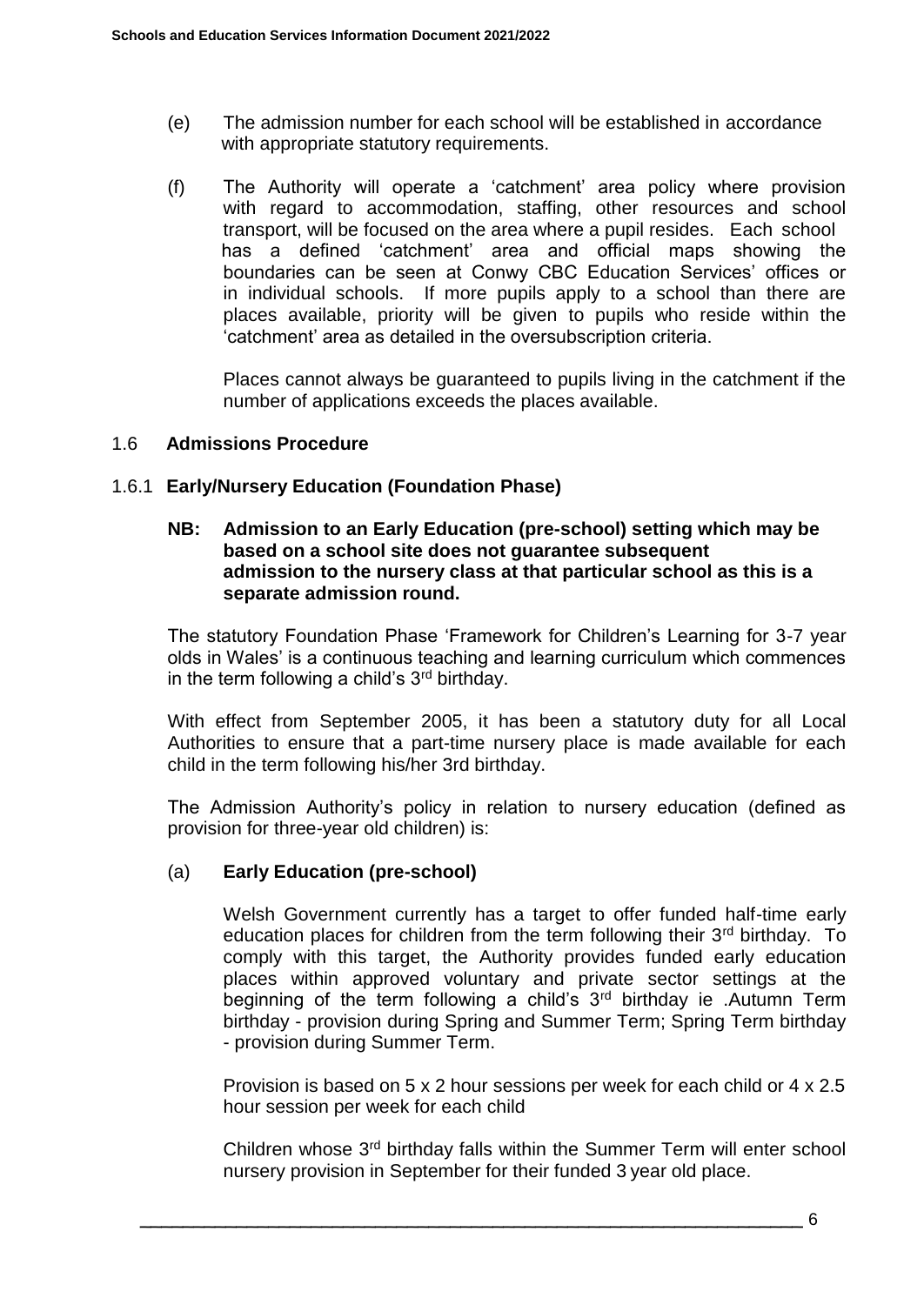For information on early education provision within approved settings in Conwy County Borough Council, please contact the Old School Lane Centre on 01492 577850.

### (b) **Nursery Education**

**Admission to a nursery class or unit of a particular infant or primary school does not guarantee admission to that school for full time education. A new application will need to be completed prior to entry to reception (full time education).**

- (i) Nursery schooling is provided on a 0.5 basis at all of the Authority's schools that cater for the 3-7 and 3-11 age group.
- (ii) Provision is based on 5 x 2 hour sessions per week for each child.
- (iii) The Authority will admit a child for a nursery place at the beginning of the school year (September) if the child has achieved his/her 3<sup>rd</sup> birthday on or before August 31<sup>st</sup>. Parents may be asked to provide official documentation showing their child(ren)'s date of birth. The law does not require a child to start school until the start of the term following the child's  $5<sup>th</sup>$  birthday.
- (iv) Initial applications for admission can be made to the Headteacher of the school or to Conwy County Borough Council. The Head of Education Services (Chief Education Officer) will invite parents to express their preference for a nursery place.

Parents may express a preference for any school, however the Authority will prioritise applications according to the criteria listed in 1.7 below.

- (v) Applications for nursery school admission are open from the Autumn term prior to the school year when the child is eligible to start nursery school.
- (vi) Any preference expressed by the parent will be considered by the Authority in the light of the criteria stated in 1.7 below. If the Authority is able to comply with the wish of the parent then the child will be admitted to the preferred school.
- (vii) Should the Authority be unable to allocate the child a place at the school for which the parent has expressed a preference, the parent will be informed in writing as to why their application was unsuccessful and will be offered a place for their child at the nearest suitable school with available places.
- (ix) Parents have no right of appeal under the 1998 School Standards and Framework Act if they are unsuccessful in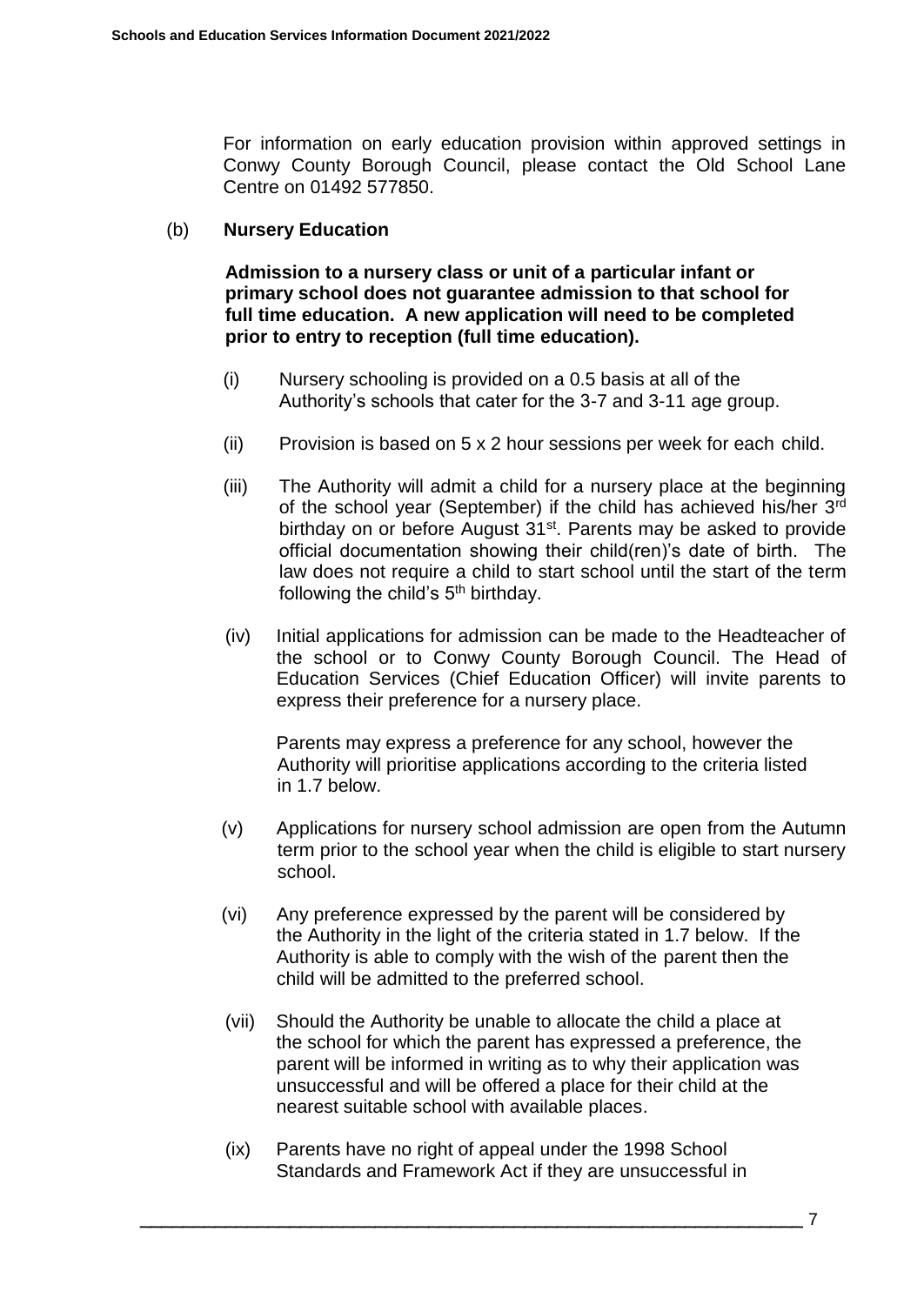gaining a nursery place.

### 1.6.2 **Admissions to Primary schools in Conwy County Borough where Conwy County Borough Council is the Admission Authority**

- (a) A full time school place will be available for children from the beginning of the school year when the child has achieved his/her 4th birthday on or before August 31<sup>st</sup>. The law does not require a child to start school until the start of the term following the child's  $5<sup>th</sup>$  birthday. Parents should be aware that admission can be deferred until the term following the child's  $5<sup>th</sup>$ birthday. Parents would not however be able to defer entry beyond the beginning of the term after the child's  $5<sup>th</sup>$  birthday nor beyond the school year for which the application was accepted. Applications must still be submitted by the stated timescale of the LA even if entry is deferred.
- (b) The Head of Education Services (Chief Education Officer) will invite parents to express their preference for a primary or junior school. Parents may express a preference for any school, however the Authority will prioritise applications according to the criteria listed in 1.7 below. It should be noted however that transport will only be provided if it satisfies the criteria in the Conwy County Borough Council's Transport Policy which is available on Conwy's Website.
- (c) Any preference expressed by the parent will be considered by the Authority in the light of the criteria stated in 1.7 below. If the Authority is able to comply with the wish of the parent then the child will be admitted to the preferred school.
- (d) Should the Authority be unable to allocate the child a place at the school for which the parent has expressed a preference, the parent will be informed in writing as to why their application was unsuccessful and will be provided with details of the nearest appropriate school with available places. In addition parents will be advised of their right of appeal to an Independent Appeal Panel, against the Authority's decision to refuse the application.
- (e) Places cannot always be guaranteed to pupils living in the catchment if the number of applications exceeds the places available.
- (f) The applicant can therefore decide to:
	- i. Accept the place offered at the nearest suitable school with available places;
	- ii. Proceed to appeal;
	- iii. Proceed to appeal and accept the place offered at the nearest suitable school with available places;
	- iv. Make a new application to an alternative school of their choice and proceed to appeal; or
	- v. Make a new application to an alternative school of their choice only.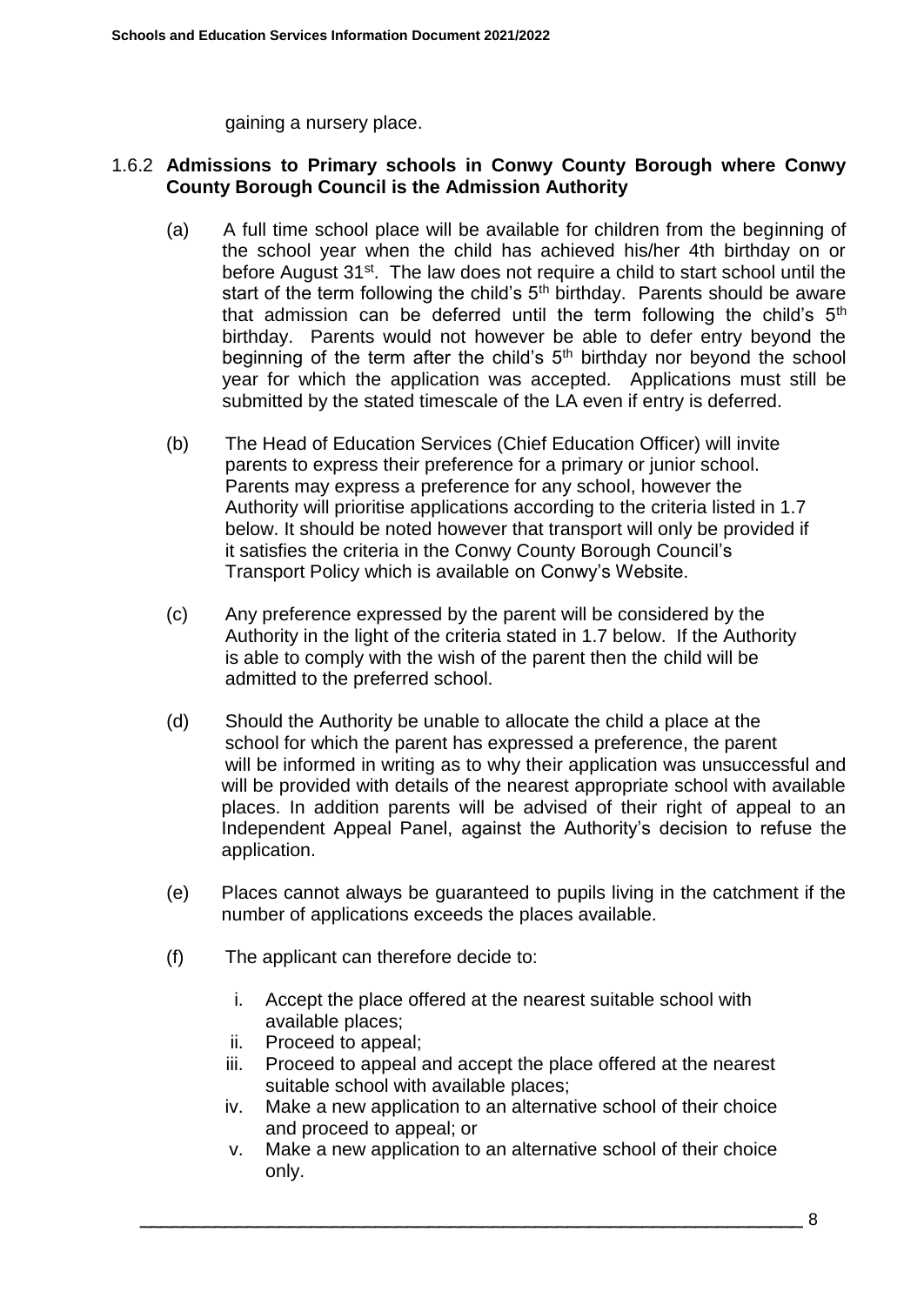If the applicant wishes to appeal against the Authority's decision to refuse the application to an Independent Appeals Panel, the applicant will be permitted at least 14 days (10 school days) from the date of notification that their application was unsuccessful to prepare and submit a written appeal for consideration by the Independent Appeal Panel.

- (g) The appeal [which should be sent to the Head of Education Services (Chief Education Officer) must be in writing and set out the reasons for the appeal. In the case of an appeal, the Authority will initiate the appeals procedure of the Schools Standards and Framework Act 1998. The parent, accompanied by a friend, if so desired, will be given an opportunity to appear before an independent Appeal Panel. The decision of the Appeal Panel will be final.
- (h) Appeals concerning admissions to Voluntary Aided and Foundation Schools should be made in writing to: The Chair of Governors, c/o the relevant school.

### **Transfer from Infants to Junior Schools**

Where there are separate but 'paired' infant and junior schools, published arrangements must make it clear that parents of children at the infant school will need to apply for places at the junior school and that attendance at the infant school does not guarantee a place at the junior school.

### 1.6.3 **Admission to a Secondary schools in Conwy County Borough where Conwy County Borough Council is the Admission Authority**

- (a) Pupils will normally be transferred from a primary to a secondary school in the September following their 11<sup>th</sup> birthday.
- (b) The Head of Education Services (Chief Education Officer) will invite parents to express their preference for a secondary school. Parents may express a preference for any school, however the Authority will prioritise applications according to the criteria listed in Section 1.7. It should be noted however that transport will only be provided if it satisfies the criteria in the Conwy County Borough Council's Transport Policy.
- (c) Any preference expressed by the parent will be considered by the Authority in the light of the criteria stated in 1.7 below. If the Authority is able to comply with the wish of the parent then the child will be admitted to the preferred school.
- (d) Should the Authority be unable to allocate the child a place at the school for which the parent has expressed a preference, the parent will be informed in writing as to why their application was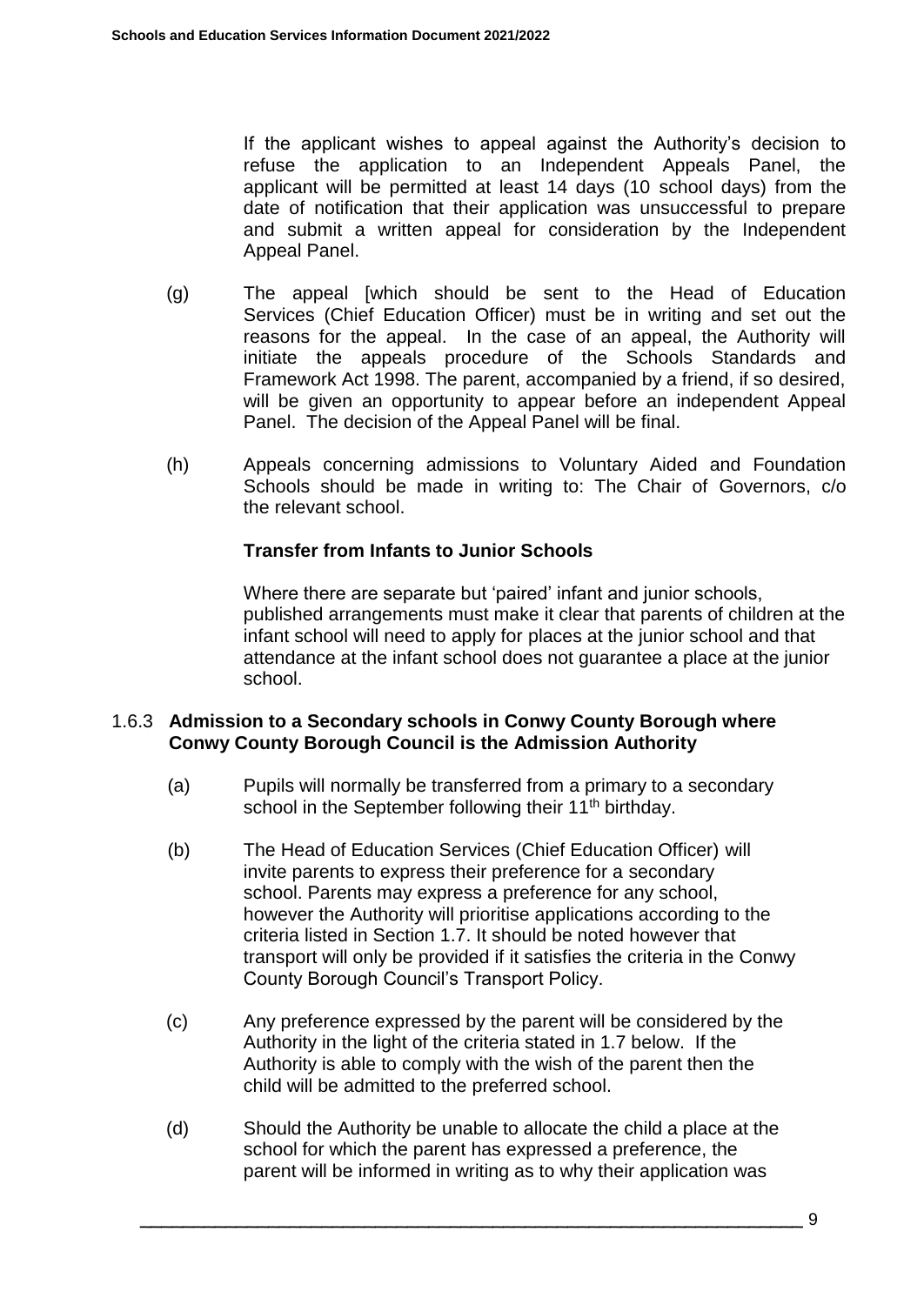unsuccessful. Parents will need to apply to another school. In addition parents will be advised of their right of appeal to an Independent Appeal Panel, against the Authority's decision to refuse the application.

- (e) The applicant can therefore decide to:
	- i. Proceed to appeal;
	- ii. Make a new application to an alternative school of their choice and proceed to appeal; or
	- iii. Make a new application to an alternative school of their choice only.

If the applicant wishes to appeal against the Authority's decision to refuse the application to an Independent Appeals Panel, the applicant will be permitted at least 14 days (10 school days) from the date of notification that their application was unsuccessful to prepare and submit a written appeal for consideration by the Independent Appeal Panel.

(f) The appeal [which should be sent to the Head of Education Services (Chief Education Officer)] must be in writing and set out the reasons for the appeal. In the case of an appeal, the Authority will initiate the appeals procedure of the Schools Standards and Framework Act 1998. The parent, accompanied by a friend, if so desired, will be given an opportunity to appear before an independent Appeal Panel. The decision of the Appeal Panel will be final.

### 1.6.4 **Relevant dates**

(a) The annual admissions procedure applicable to the relevant age group will include the following stages:

| <b>Admission</b><br>to: | <b>Applications</b><br>open to parents<br>from: | <b>Closing date</b><br>by which all<br>applications<br>must be made: | Date on which<br>you will be<br>informed of the<br>outcome of<br>your<br>application: |
|-------------------------|-------------------------------------------------|----------------------------------------------------------------------|---------------------------------------------------------------------------------------|
| <b>Secondary</b>        | 07/09/2020                                      | 06/11/2020                                                           | 01/03/2021                                                                            |
| <b>Junior</b>           | 28/09/2020                                      | 20/11/2020                                                           | 16/04/2021                                                                            |
| <b>Reception</b>        | 28/09/2020                                      | 20/11/2020                                                           | 16/04/2021                                                                            |
| <b>Nursery</b>          | 28/09/2020                                      | 19/02/2021                                                           | 07/05/2021                                                                            |

### **Applications outside the normal admission round**

Parents who express a preference other than at the normal ages of admission (e.g. nursery, reception, junior and secondary) will be given the same opportunities as those outlined in the Oversubscription Criteria (see 1.7 below).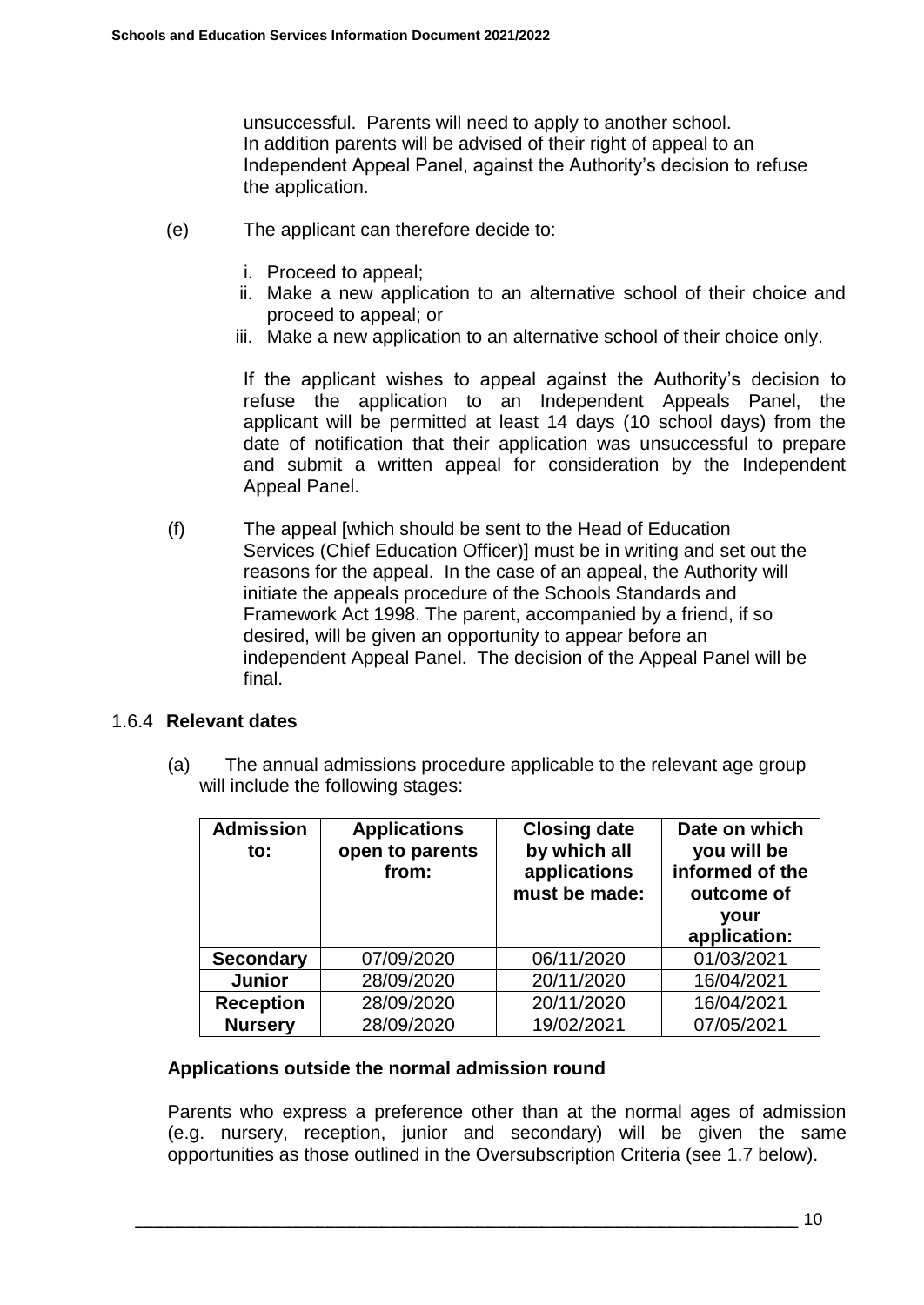Where an application outside the normal admission round is made some time in advance of the requested start date (e.g. where the pupil is not due to move into the area for several months) the Authority will carefully consider the circumstances of the individual case, and the length of time which would be reasonable to hold open a place for the pupil. It would not normally be considered appropriate to hold open a place for more than a school term.

#### 1.6.5 **How to apply for a school place**

- (a) Admission applications can be completed
	- online at [www.conwy.gov.uk/admissions](http://www.conwy.gov.uk/admissions)
	- by downloading **AppConwy** via the relevant App stores for iOS and Android, and complete a form using the App.
	- Paper application forms can be obtained from any school in Conwy or from Conwy Education Services. PO Box 1, Conwy, LL30 9GN

**It is important that parents make their application by the correct deadline date. If the form is returned by post, it is recommended that proof of postage is obtained from the Post Office.**

#### 1.6.6 **Late applications**

Late applications will be considered after those received by the closing date, **unless** the Authority considers that there are good reasons for the application being submitted late. Such reasons **must** be included with the application.

If the school is over-subscribed, any late applications which are received without good reasons will be considered after those which were received by the closing date, and will be ranked in accordance with the admissions criteria. Any available places will be offered to the highest ranking applicants up to the end of the allocation period.

 Children with statements of SEN that name a specific school must be admitted regardless of when their application was received.

Should it not be possible for parental preference to be met due to oversubscription, places will be allocated in accordance with the Authority's published oversubscription criteria.

### 1.7 **Admissions Criteria [over-subscription criteria]**

- 1.7.1 The Authority's criteria for admission to schools are therefore subject to:
	- i) the duty to comply with parental preference when the admission number has not been reached.
	- ii) the duty to ensure that the interests of Looked After Children and Previously Looked After Children are protected and given priority in the over-subscription criteria for all schools;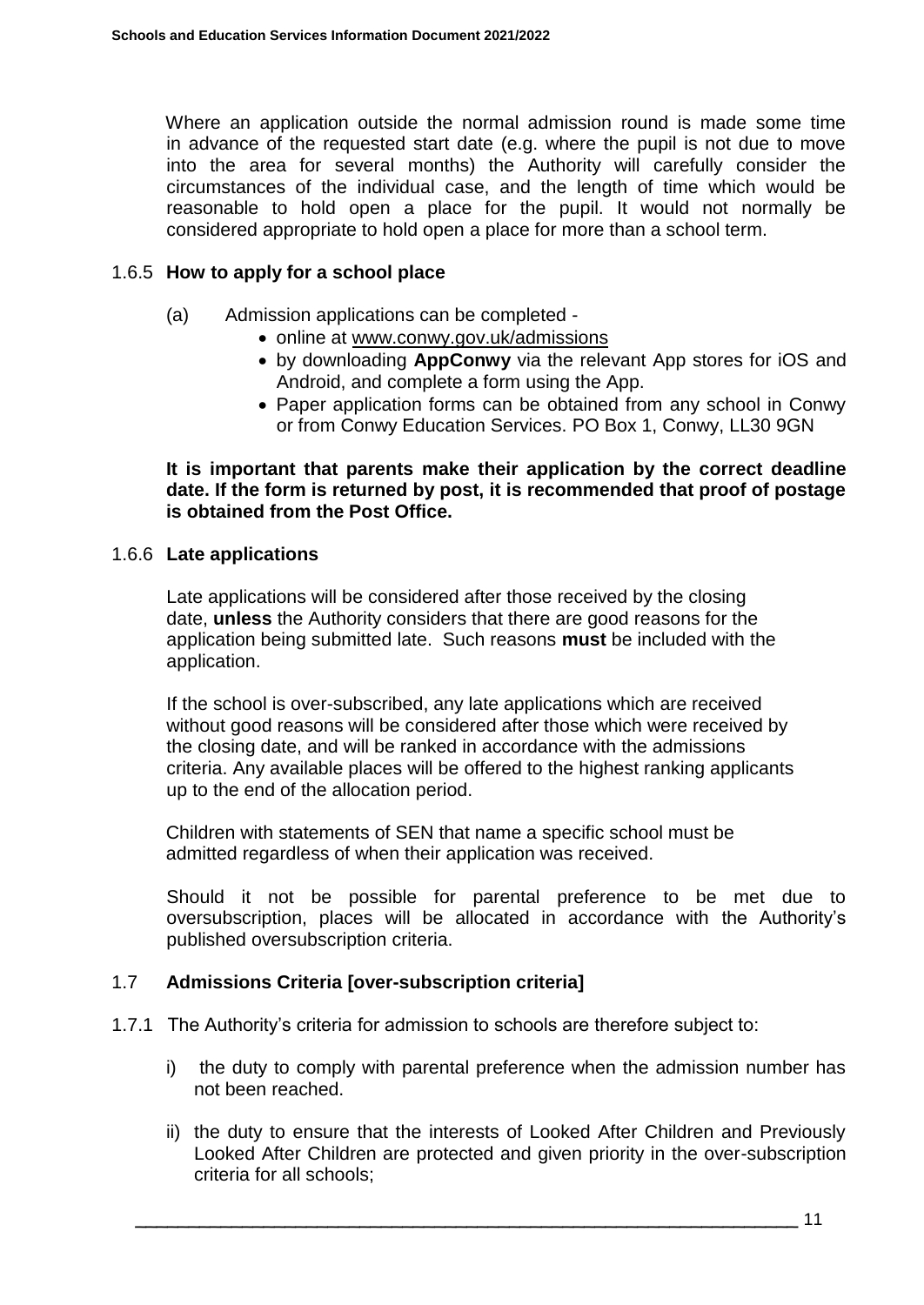- iii) the duty to ensure that a pupil with a statement of Special Educational Need is admitted to the school named in the statement;
- iv) an obligation to ensure that pupils with exceptional medical or educational needs are admitted to a particular school;
- v) the obligation to comply with the limitation on infant class size;
- vi) the obligation to ensure the provision of efficient education and the efficient use of resources; and any limitation which may arise in relation to a particular school resulting from the application of the admission number, which is the number of children that can be admitted to each year group during the school year.
- vii) any limitation which may arise in relation to over subscription. Priority within each category will be determined by the shortest walking distance to/from the school. The Admissions Authority will use the Local Authority's preferred software solution that may from time to time be revised as technological advances are made to calculate home to school distance in miles. The shortest walking route is calculated from nearest recognised public road access point of the applicant's home address to the recognised main entrance gate of the school.

There is no duty for Admissions Authorities to admit a child to a school for education in an infant class in compliance with the preference expressed by the parent, where the child's admission would prejudice efficient education or the efficient use of resources by reason of 'qualifying measures'. Qualifying measures are measures that would be required to ensure that the limit on class sizes is met (that is, no class should be greater than 30 pupils).

1.7.2 Where more parents have expressed a preference for a school in a particular year than there is room for, the oversubscription criteria will be applied in the following rank order:

| <b>Category A   Looked After Children' and 'Previously Looked After</b><br>Children.                                                                                                          |
|-----------------------------------------------------------------------------------------------------------------------------------------------------------------------------------------------|
| <b>Category B</b> Children who have exceptional medical or educational<br>needs which in the opinion of the Admissions Authority<br>justifies admission to a particular school (see 1.7.3.2). |
| <b>Category C</b> Children who live within the catchment area of the school.                                                                                                                  |
| <b>Category D</b> Pupils who have siblings who attend the school or who<br>attend the partner infant/junior/primary schools.                                                                  |
| <b>Category E</b> Children who attend the partner infant/primary/junior<br>school.                                                                                                            |
| <b>Category F</b> Those who live outside the catchment area and who are<br>not eligible for any of the categories above.                                                                      |

1.7.3 Further clarification of admissions criteria follows: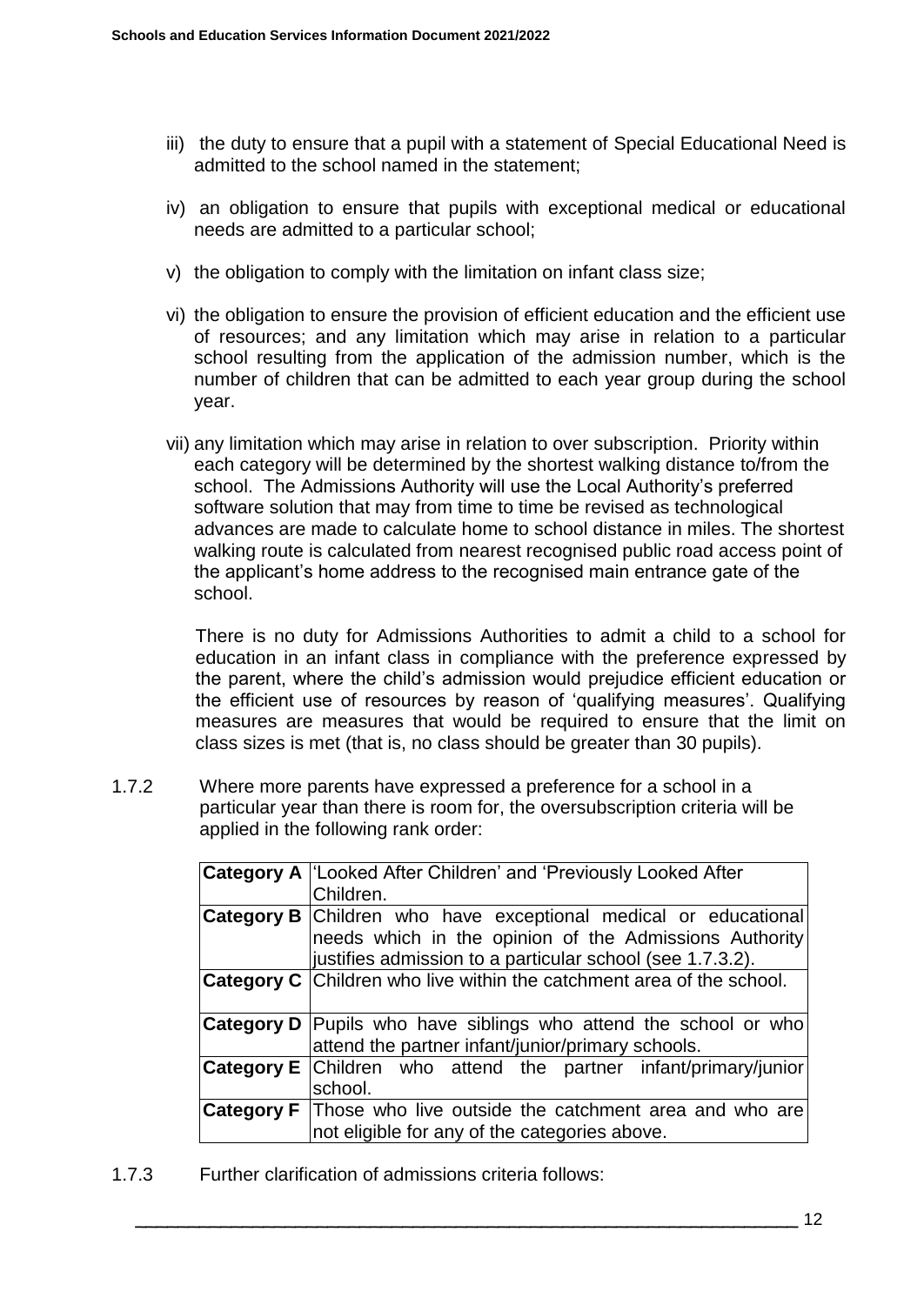### 1.7.3.1 **Looked After Children**

There is a duty on Admission Authorities to admit 'Looked After Children' *or*  'Previously Looked After Children' even if this would lead to the admissions number being exceeded in any Conwy County Borough Council school.

### 1.7.3.2 **Medical Needs**

Admissions Authorities may give higher priority to children or families where there is an identified medical need (for example where one or both parents or the child has a disability that may make travel to a school further away more difficult).

In order for applications to be considered under this criterion, the Admission Authorities would require independent supporting evidence which sets out the particular reasons why the school in question is the most suitable school, and the difficulties that would be caused if the child had to attend another school. Such evidence will be considered by the multi-disciplinary ALN Moderation Panel.

The independent supporting evidence which would be considered appropriate would include (but is not limited to) the following:

- (a) Letter/report from a registered health professional such as a Doctor, Community Paediatrician, Physiotherapist, Occupational Therapist, Psychologist, Educational Psychologist, Psychiatrist or specialist Consultant) which must be based on their own knowledge of the parent / child's condition and circumstances;
- (b) Letter/report from a registered social work professional which must be based on their own knowledge of the parent/child's condition and circumstances

### **N.B. Admissions Authorities will not give higher priority to children under this criterion if the supporting evidence has not been produced.**

### 1.7.3.3 **Catchment**

Each school has a defined 'catchment' area and official maps showing the boundaries can be seen at Conwy CBC Education Services' offices or in individual schools. If more pupils apply to a school than there are places available, priority will be given to pupils who reside within the 'catchment' area.

Places cannot always be guaranteed to pupils living in the catchment if the number of applications exceeds the places available.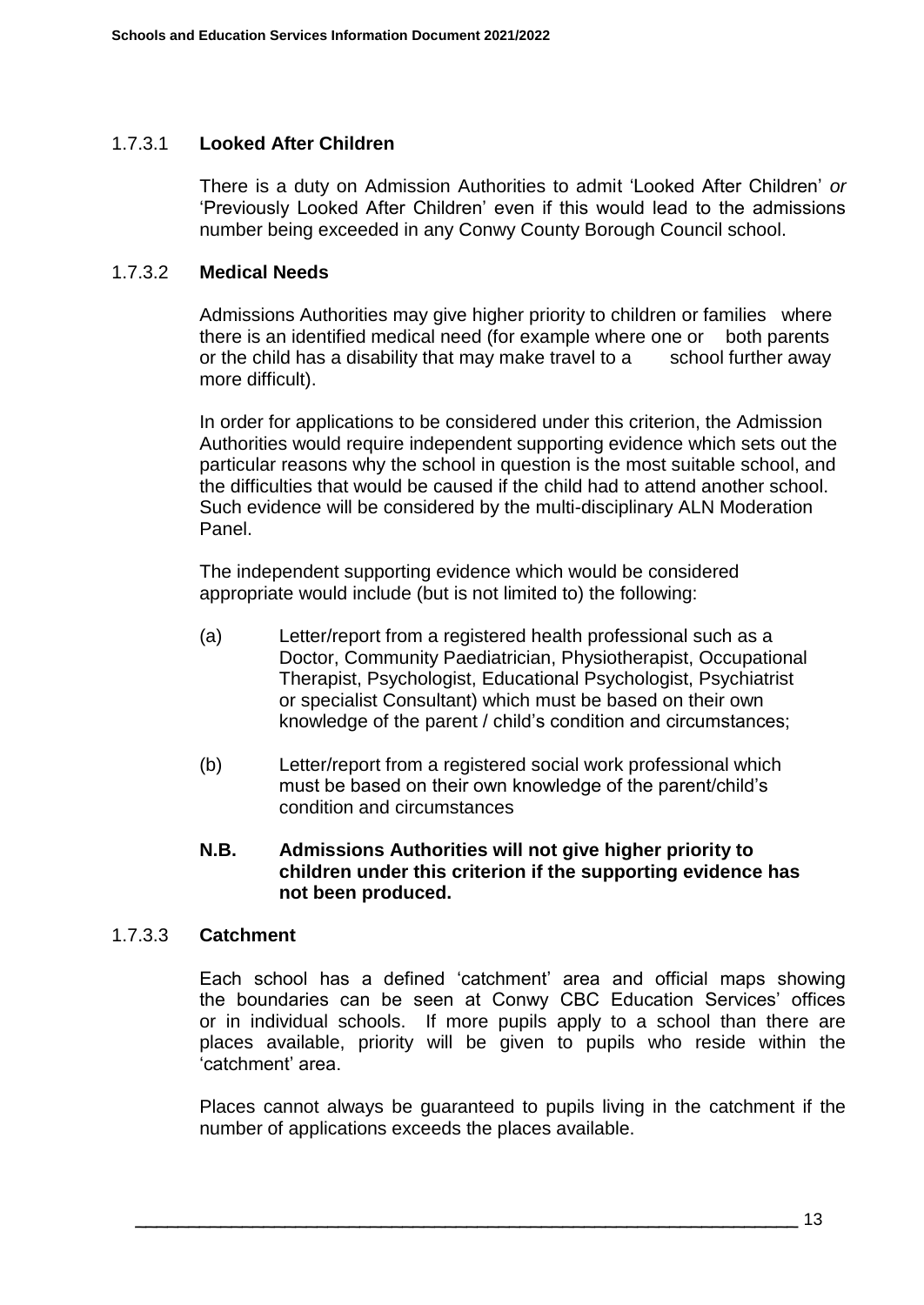### 1.7.3.4 **Siblings**

 A sibling is classified as a full, half, step (whether by marriage or cohabiting) adopted or fostered brother/sister.

For a sibling to be considered:

- Siblings must reside at the same address as the applicant at the time of application
- The elder sibling must be of statutory school age and still on the roll at the requested school where the younger child is eligible to attend.

In considering siblings first priority will be given to applications from multiple birth siblings (e.g. twins or triplets).

If following the oversubscription criteria being applied there are still more applications than available places, the remaining places will be allocated in accordance with the 'distance from the school criteria' below.

#### 1.7.4 **Distance criteria between home and school**

The Admissions Authority will use the Local Authority's preferred software solution that may from time to time be revised as technological advances are made to calculate home to school distance in miles. The shortest walking route is calculated from nearest recognised public road access point of the applicant's home address to the recognised main entrance gate of the school.

Places will be allocated to those who live closest to the school until the admission number has been reached.

The Admissions Authority will only accept the pupil's home address, and not for example the address of a friend or relative. Parents may be asked to provide verification of their home address where the distance criteria is to be applied.

Parents are advised that a school place may be withdrawn if the information given in the application is fraudulent or misleading**,** and the consequence of this may be that there would be no place available at their next nearest school.

Where a place is withdrawn, the application may be resubmitted and if refused, the parent is entitled to appeal against the decision.

If your child's home address changes before the end of the allocation period, you must notify the Admission Authority.

If two parents cannot agree which school/schools they prefer, they must seek independent legal advice, and if necessary an appropriate court order, before submitting their application to the Admission Authority. The Admission Authority will only accept **one** application for each child.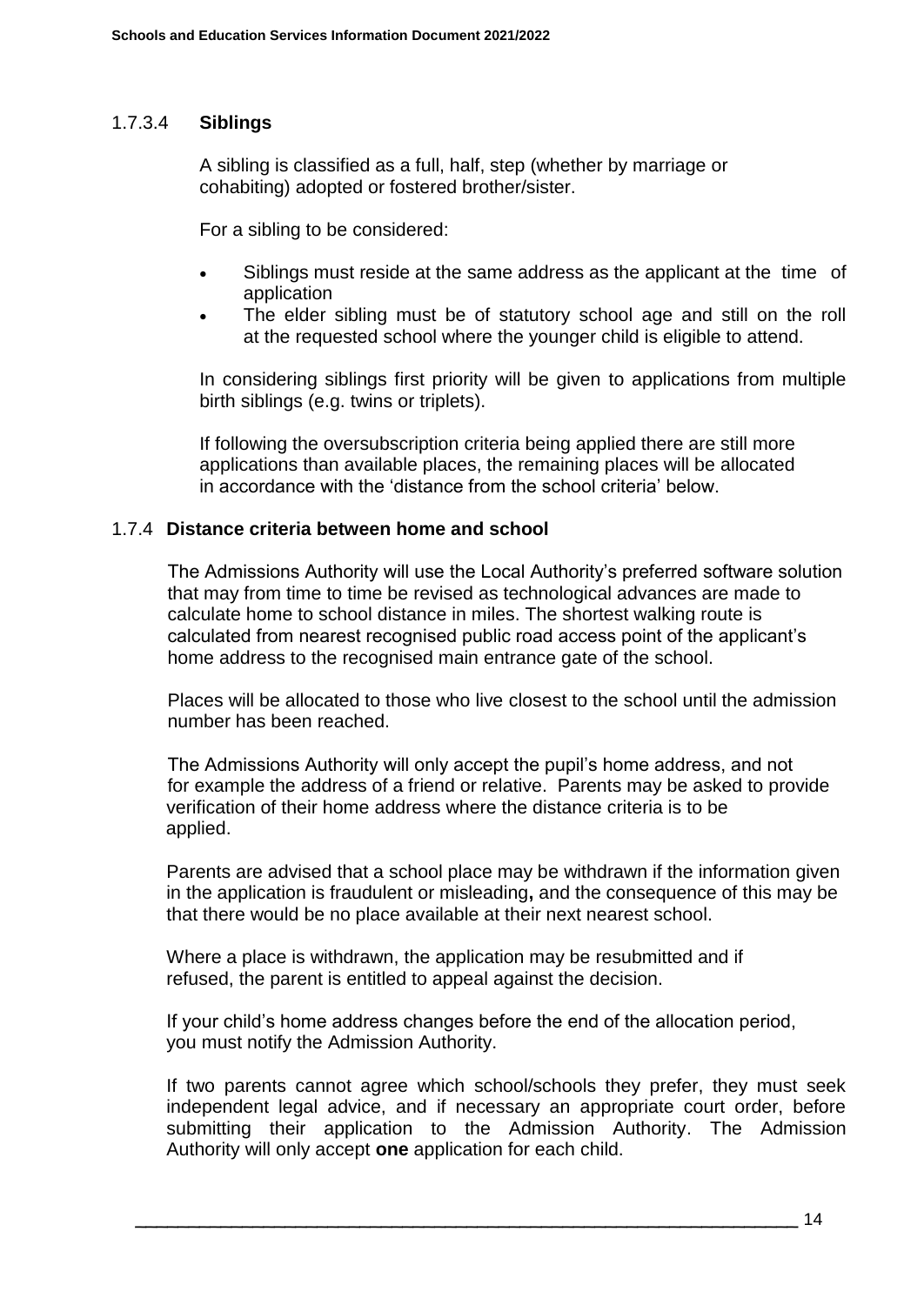If having followed the over subscription criteria the Authority is still unable to allocate the child a place at the school for which the parent has expressed a preference, the Authority will offer the child a place at the nearest suitable school with available places.

### 1.8 **Children of UK Service personnel and other Crown Servants (including Diplomats)**

Families of UK Service personnel and other Crown Servants are subject to frequent movement within the UK and from abroad. School places will be allocated to children and their families in advance of the approaching school year if accompanied by an official Ministry of Defence (MOD) or Foreign and Commonwealth Office (FCO) letter declaring a return date.

### 1.9 **Gypsy and traveller children**

Children from the Gypsy traveller community or travelling groups will be treated in accordance with Welsh Assembly Government Circular No: 003/2008 'Moving Forward – Gypsy Traveller Education'.

#### 1.10 **Overseas Children**

Children from oversees will be treated in accordance with European Union law or Home Office rules for non-European Economic Area nationals.

#### 1.11 **Language preference**

The Authority will ensure that parents wishing to have their children educated through the medium of Welsh or English will have the opportunity to express their preference. Each school has a requirement to deliver Welsh within the National Curriculum unless it has requested exemption. No school in Conwy has requested or been granted an exemption.

### 1.12 **Denominational preference**

The Authority will ensure that parents wishing to have their children educated at a denominational school will have the opportunity to express their preference for such a school. Admissions to Voluntary Aided Schools are subject to the criteria established by the Governing Body of such schools. In addition, as indicated in 1.3.3 above, there are additional criteria operative in terms of admission to aided schools. These are set out in the Appendix.

### 1.13 **Waiting lists**

### **During the normal admission round**

Following allocation of places during the normal admission round, where applications for a particular school have reached the admission number, any unsuccessful applicants will remain on an over-subscription waiting list until 30<sup>th</sup> September 2021. Should additional places become available whilst the waiting list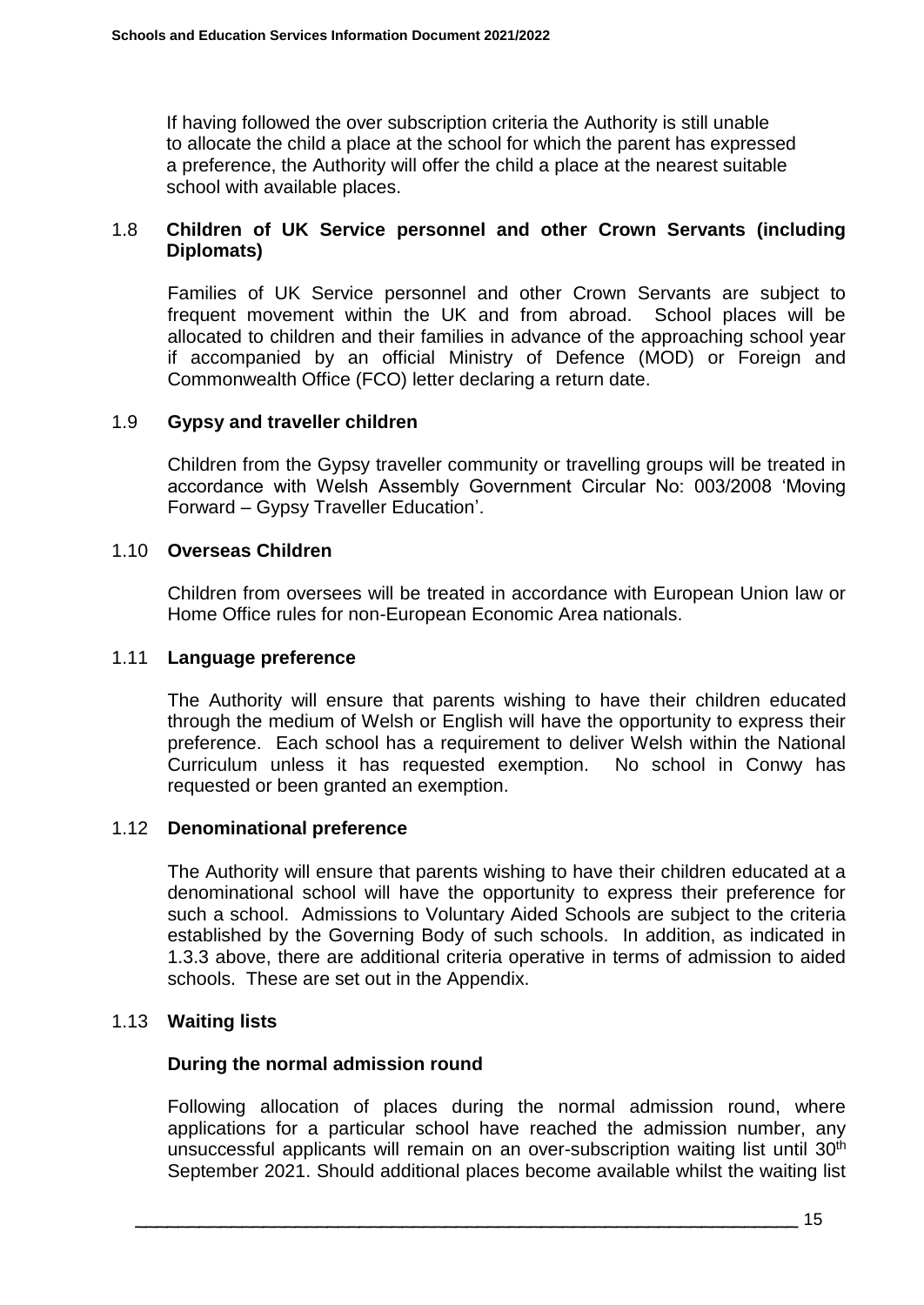is in operation, and before any appeals are heard, they will be allocated to children on the waiting list at that time, in accordance with the over-subscription criteria.

Waiting lists will not give priority to children based on the date the application was added to the list. Placing a child's name on the waiting list; however, is no guarantee of an eventual place at the school applied for and does not affect the parent's right of appeal.

### **Outside of the normal admission round**

When an application to an over-subscribed school is made outside of the normal admission round, unsuccessful applicants will be given the opportunity to appeal. If unsuccessful, parents will need to apply for another school. The Authority may provide advice.

#### 1.14 **Education after statutory school age – admission to 6th form**

Priority will be given to pupils who already attend the relevant school. However, applications from students from other schools will also be considered, subject to the availability of places. Parents have the right to appeal if refused a place for their child

- (i) Under Section 8(3) of the Education Act 1996 a new single school leaving date has been set. This is the last Friday in June in the school year in which a child reaches age 16.
- (ii) Until that date:
	- Parents and guardians must ensure their child's participation in education, at school or otherwise;
	- **Local Councils must secure the provision of suitable education;**
	- **Employers must not employ a child full time;**
	- **Training providers may not provide full time Government** sponsored training.

### 1.15 **Admission of pupils from outside Conwy County Borough Council**

Children residing outside Conwy will be admitted in accordance with the same criteria as those children residing in Conwy (see 1.7.3). Applications should be made in writing to the Head of Education Services (Chief Education Officer) or the Headteacher of the relevant school.

### 1.16 **Admissions to schools other than those maintained by the LA**

- (a) Conwy County Borough Council has special arrangements with the Admissions Authorities of Denbighshire County Council and Gwynedd Council by which preferences expressed by parents for their children to attend schools in those areas may be considered.
- (b) Parents wishing to express a preference for a school maintained by an